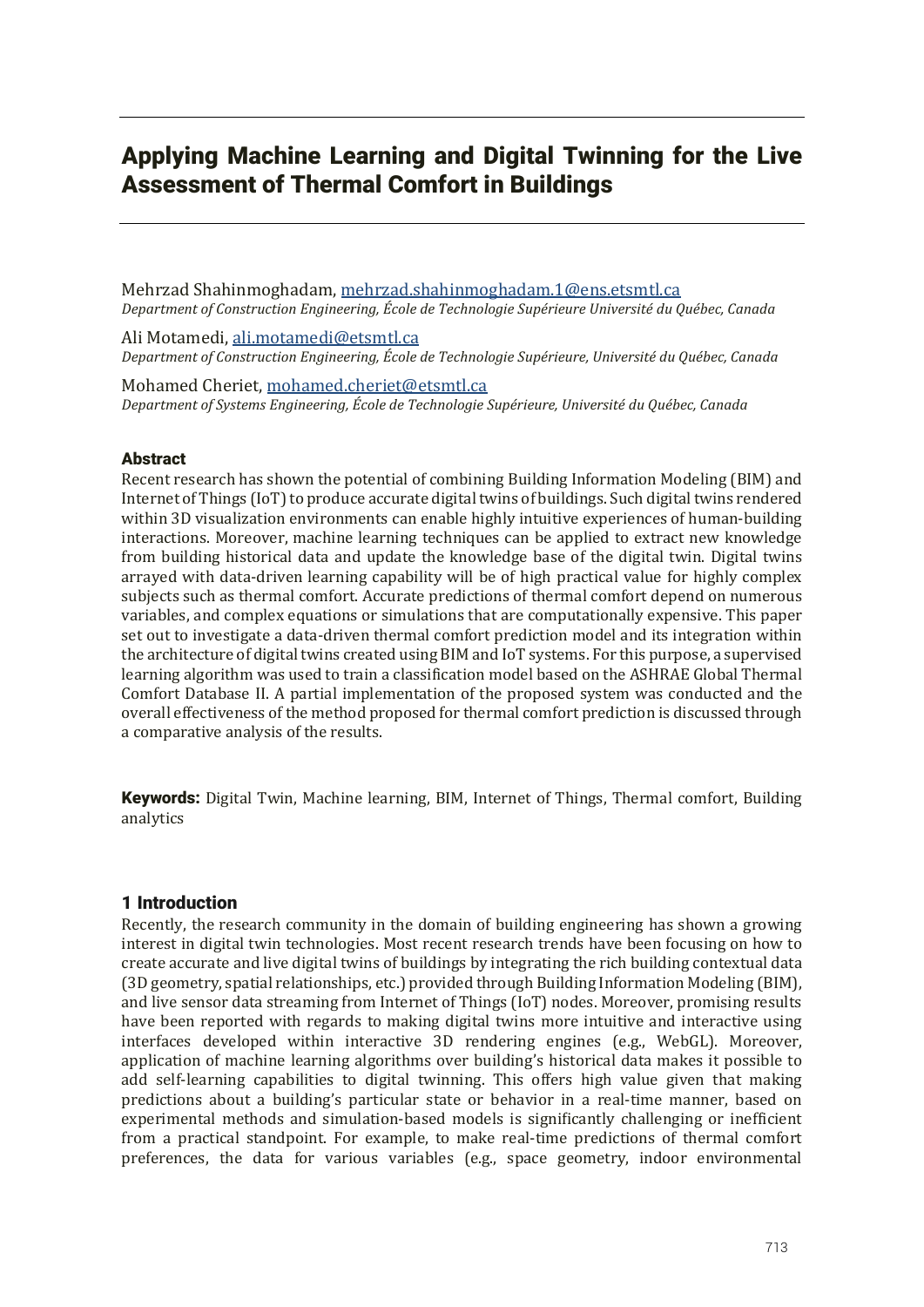conditions, clothing insulation, metabolic rate, etc. must be monitored and then used in complex equations or computationally expensive simulations.

Thermal comfort in buildings can be viewed as a condition of mind reflecting the level of an occupant's satisfaction with the thermal environment (ANSI/ASHRAE 2017). Various factors influence the thermal comfort of occupants inside a building. Such factors include measurable environmental conditions (e.g., air temperature and relative humidity), as well as personal and psychological factors such as, metabolic rate, level of clothing insulation, and space lighting (Grondzik & Kwok 2015). The timely and accurate prediction of the occupants' thermal preferences not only ensures their thermal comfort within building spaces, but also can lead to significant financial and energy savings. The latter can be achieved by regulating building cooling/heating strategies according to the preferences of the occupants, which were predicted based on the current state of the thermal environment within the building spaces. To this end, live data about the variables that have an influence on the occupant's thermal sensations (e.g., relative humidity, air velocity, outdoor temperature) can be collected and used in a predictive model to anticipate the expected thermal preference of the occupants for the next few minutes. However, due to the highly complex nature of the thermal comfort phenomenon and the fact that the thermal sensations expressed are directly affected by subjective judgments, effective prediction of thermal comfort remains an ongoing question to be addressed in building engineering research.

The present study investigates the application of digital twinning to enable the live assessment of thermal comfort conditions in indoor building spaces. This study builds on previous work from the authors regarding the potential of BIM-IoT integrated architectures in (Motamedi & Shahinmoghadam 2021; Shahinmoghadam & Motamedi 2019). In a more recently published work by the authors (Shahinmoghadam et al., 2021), a virtual reality-rendered digital twin for the real-time assessment of thermal comfort was created by integrating BIM and live IoT data within a game engine environment. However, the accuracy of the proposed system will decrease as the geometry of the space increases in complexity. This is due to the system's dependency on timely and accurate processing of thermal images used to calculate mean radiant temperature as a key input variable to the equations used in the PMV-PPD model (ANSI/ASHRAE 2017). To avoid such dependency on the geometric characteristics of building spaces and realtime thermal image processing results, the study reported here investigates the effectiveness of a data-driven approach as an alternative to the PMV-PPD model. In particular, methods from pattern recognition were applied to develop a thermal comfort prediction model to be included within the digital twin architecture proposed in (Shahinmoghadam et al., 2021). To achieve this, an ensemble learning method was used to develop a model capable of predicting the occupants' thermal preferences based on live IoT data and user-defined input. The ASHRAE Global Thermal Comfort Database II (Földváry Ličina et al 2018) was used to train, validate, and test the proposed model. The rest of the paper elaborates on the related background, proposed methodology, and discussion of the obtained results.

# 2 Background and related works

# **2.1 Thermal comfort prediction**

The thermal comfort models prescribed by current standards such as  $(ANSI/ASHRAE 2017)$  and  $($ ISO 7730 2005) are based on the mathematical expressions of occupant thermal sensations that have been derived from chamber experiments and field study data (Kim et al 2018). Examples of such models are Fanger's PMV model (Fanger 1970) and De Dear & Brager's adaptive model (De Dear & Brager 1998), which are among the most cited models within the existing body of knowledge. This being said, Computational Fluid Dynamics (CFD) simulations are commonly used in the design phase of buildings to evaluate thermal comfort conditions (Chiang, Wang & Huang 2012; Alizadeh & Sadrameli 2018; Chen, Xin & Liu 2020). Although such approaches can be effective during the design stage, during the operation stage of the building's lifecycle, practical issues arise when attempting to monitor thermal comfort conditions in real time. This is due to the inherent complexity of the existing models and the high cost of real-time computation for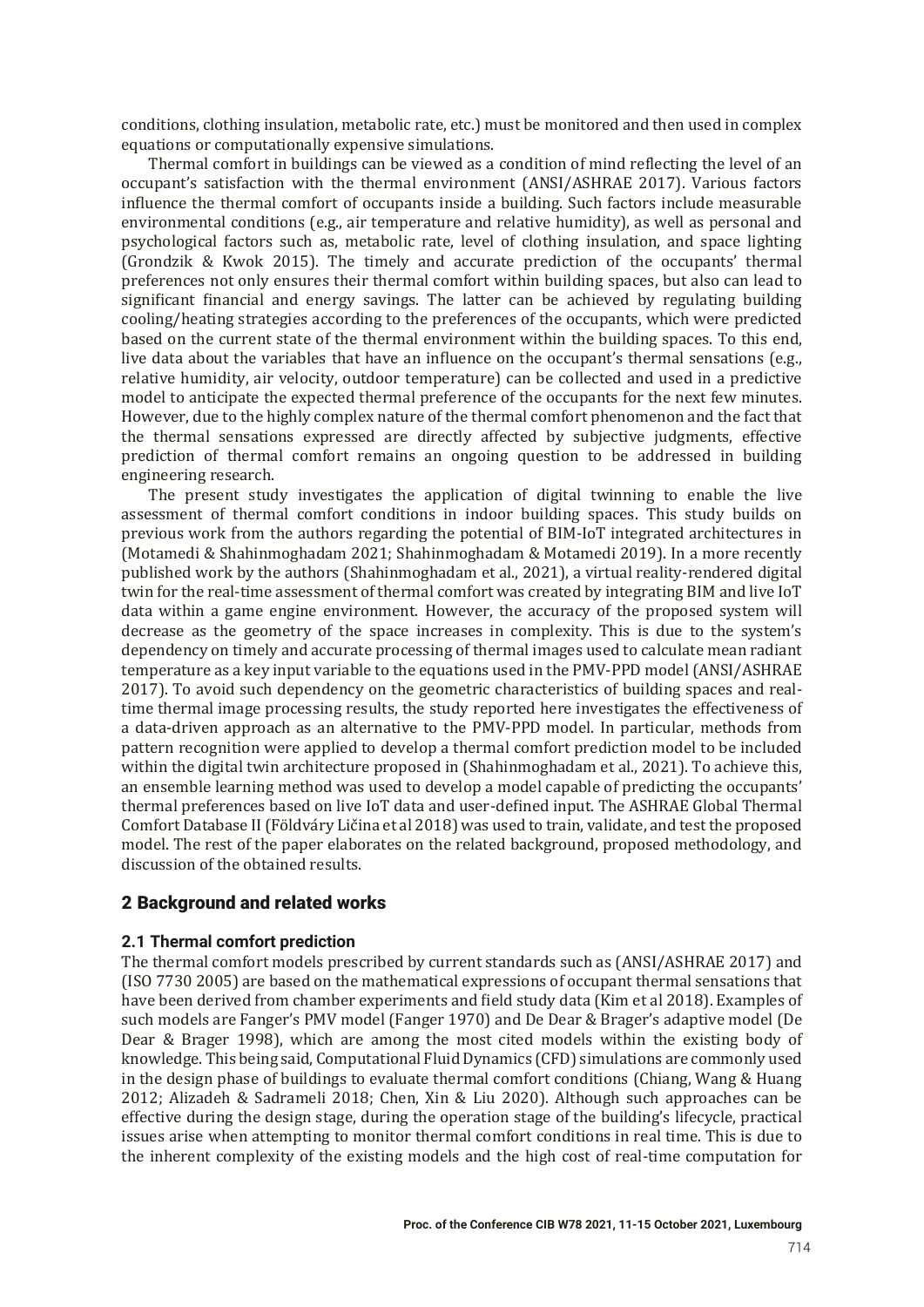sophisticated simulations. Consequently, in practice, simplistic approaches are most often adopted, such as setback settings based on a fixed comfort temperature. Such simplistic approaches to the regularization of the building's cooling/heating operations lead to numerous situations in which building occupants feel discomfort and exhibit behaviors that are undesirable from an energy preservation perspective, such as, opening windows since they feel cold/hot while the heater/cooler is working. Hence, efficient prediction models for real-time monitoring of thermal comfort have yet to be investigated.

To address the above-mentioned issues and predict the thermal demands of occupants, researchers have been investigating various machine learning methods and developing personal comfort models (Dai et al 2017; Kim et al 2018; Luo et al 2020). In these studies, different input factors were considered to predict the thermal comfort related parameters. Depending on the input factors and the target parameters  $(e.g.,$  thermal sensations, thermal preferences, etc.), different databases with varying sizes have been developed or re-used. For example, Li et al., (2018) created a dataset of facial infrared thermography to predict thermal comfort based on skin temperature data. However, access to the large volume of data in ASHRAE Global Thermal Comfort Database II (Földváry Ličina et al 2018) has provided an opportunity to more effectively investigate the potential of pattern recognition approaches to thermal comfort prediction. Given that the mentioned database is recent, the number of reported studies using it is limited. Among the recent studies (Luo et al 2020; Wang et al 2020; Zhou et al 2020), the work of Luo et al.,  $(2020)$ has received particular attention within the research community. The study investigated nine different supervised machine learning algorithms to predict occupant votes for thermal sensations and preferences in 7-point and 3-point scales, respectively. The best predictions were obtained using the Random Forest algorithm with a  $66.3\%$  accuracy for 3-point thermal preference votes. However, their methodology raises two major concerns. First, the number of samples used to train and test the models was considerably smaller than the total number of samples existing in the original database. The reason for this was the high rate of missing values among the database entries. However, by investigating an effective remedial strategy to deal with the missing values, larger data sets could be used to train and test the models, which in return, could improve the generalization power of the models. Second, considering the imbalanced ratio of the samples existing in the original database for different target labels, the accuracy metric that was used in the study to evaluate the quality of predictions can be misleading. Alternatively, metrics specific to class imbalance problems could be used to more effectively account for class imbalance and accurately evaluate the prediction performance of the models.

#### **2.2 Digital twinning and thermal comfort monitoring**

Previous research has shown that BIM-IoT integrated data can be effectively used to create accurate digital twins to monitor the state and behavior of various building components and systems (Motamedi & Shahinmoghadam 2021). Furthermore, 2D/3D-rendered interactive interfaces developed for such digital twins can deliver rich visualizations and immersive experiences of user interactivity, which will be of significant value to building visual analytics applications (Motamedi et al 2014). In this light, the potential of using BIM data within game engine environments has been under investigation for a wide range of applications such as, architectural and engineering design processes (Kang & Hong 2015), indoor spatial analysis and lighting design (Motamedi et al 2017; Natephra et al 2017), and safety planning (Feng et al 2020).

In the context of thermal comfort, real-time monitoring of the comfort conditions can be achieved by capturing the current state of the thermal comfort variables through a network of sensors and using the monitoring data as input for a prediction model. Moreover, by linking live thermal environment monitoring data to a building's contextual information provided through  $BIM$ -based workflows  $(e.g., 2D/3D$  spatial information), various rich visualizations can be created, thereby enabling an in-depth analysis of the current conditions (Marzouk & Abdelaty  $2014$ ; Chang, Dzeng & Wu 2018). Other studies have shown how game engines can be utilized to render BIM and IoT sensor data, so as to add a sense of immersion and higher levels of interactivity to the monitoring of thermal environments (Natephra & Motamedi 2019a, 2019b; Hosokawa et al 2016; Fukuda et al 2019).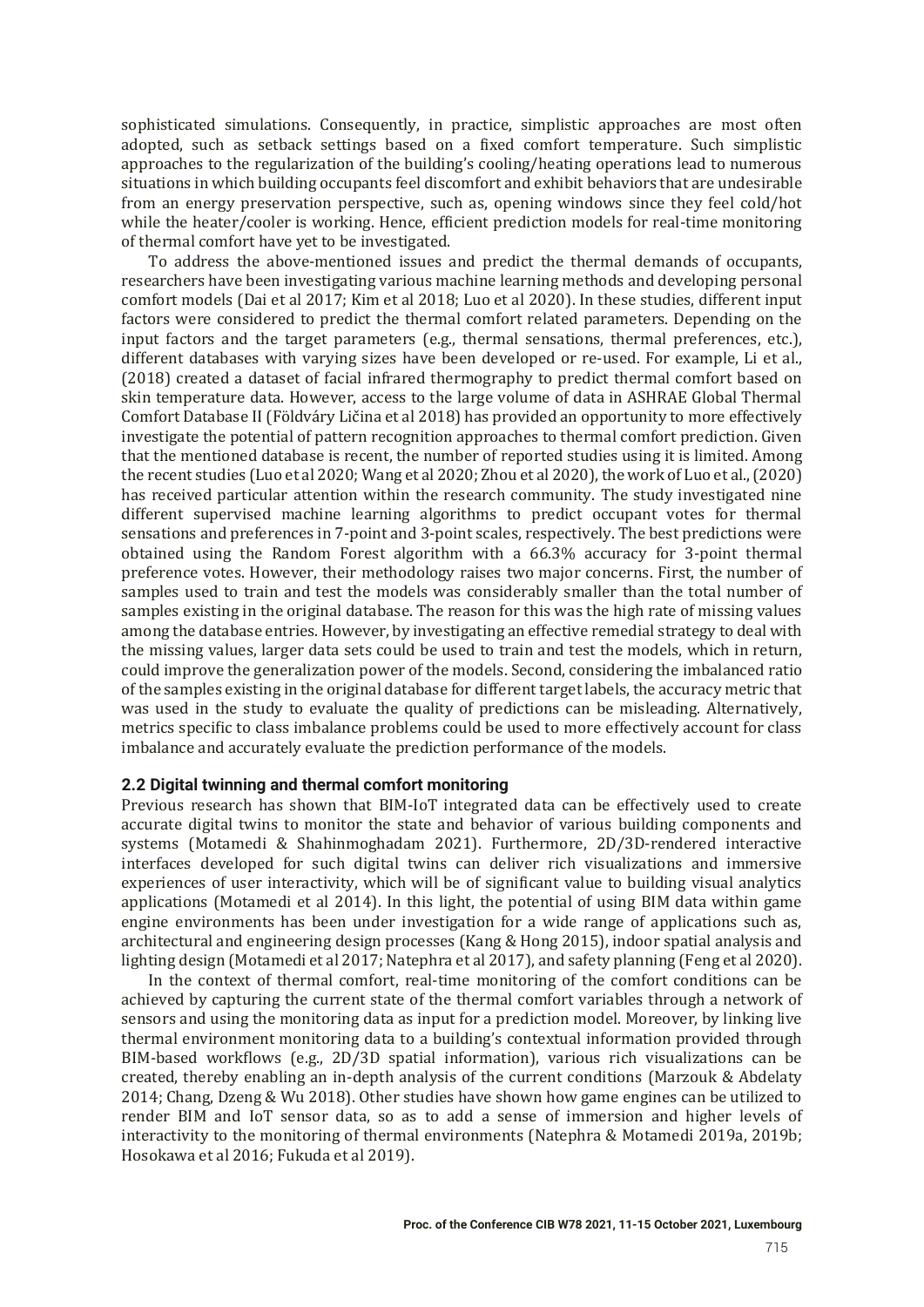In light of all the issues discussed earlier in this paper, the present study sets out to include a machine learning-based prediction model within a digital twin architecture designed for the realtime and immersive monitoring of the thermal comfort conditions in building enclosures. Based on the promising results reported in (Luo et al 2020), the Random Forest algorithm was selected. The algorithm was used to train and test a classification model, to predict 3-point thermal preferences, i.e., occupant votes described as "cooler", "warmer", or "no change". The model was trained and tested using the ASHRAE Global Thermal Comfort Database II (Földváry Ličina et al  $2018$ ) and proper strategies were considered to address the shortcomings of (Luo et al 2020) mentioned in Section 2.1. Moreover, a general architecture was proposed to illustrate how the live IoT sensor data and user-defined input can be used to make live predictions of thermal preferences within a digital twin rendered using BIM geometric data. The next section elaborates on the methodology proposed to meet the mentioned objectives.

### 3 Methods

## **3.1 Model training and evaluation**

#### **3.1.1 Data preparation**

To prepare the data sets for model training and testing, data cleaning and preprocessing steps were required. Hence, as the first step, non-informative columns (e.g., columns containing the same data represented using different units) were removed from the original database. Subsequently, each column with more than a 60% rate of missing values was discarded. Next, all the data entries with missing values in the target variable (i.e., thermal preference) were removed. As a result of taking the aforementioned steps,  $\approx 76,000$  samples described with 9 features were kept and these constituted the base data frame that was used in this study. Among the 9 features, 3 were of categorical type (season, building type, cooling strategy) and the rest were of numerical type (air temperature, relative humidity, air velocity, average outdoor monthly temperature, metabolic rate, clothing insulation level).

Preprocessing of numerical features consisted of removing the mean and scaling to unit variance. In this way, the numerical data for each feature was represented so as to resemble a Gaussian distribution with zero mean and unit variance. For categorical data types, one-hot encoding was used by deriving the categories based on the unique values appearing in each feature and creating a binary column for each unique value. As a result of one-hot encoding, the size of the feature vector was increased to 19. Afterwards, to preserve a maximum number of samples from the original database, mean and median imputation strategies (replacing missing values with the mean/median of each column) were considered in this work.

To account for the class imbalance issue, two re-sampling strategies were compared. This was an important step given the ratio of the samples describing each thermal preference class: "no change": 51%, "cooler": 32%, "warmer": 17%. The main purpose of applying the re-sampling strategy was to prevent the decision functions of the trained classifiers from favoring the class with the larger number of samples, i.e., "no change". The two re-sampling strategies compared in this project were random under-sampling and random over-sampling. For random undersampling, random resampling without replacement was performed to reduce the number of samples from majority classes ("no change" and "cooler") to the number of the samples existing for the minority class ("warmer"). For random over-sampling, the number of samples from minority classes ("cooler", "warmer") were increased to the number of the majority class ("no change") samples, through random resampling with replacement.

Finally, 85% of total samples were used for model training, and the remaining 15% of the samples were kept as the test set. Sample splitting was performed in a stratified manner to account for the class ratios. Moreover, particular attention was paid to perform re-sampling only for the training set, thereby eliminating the risk of introducing the test samples to the classifier during the training phase.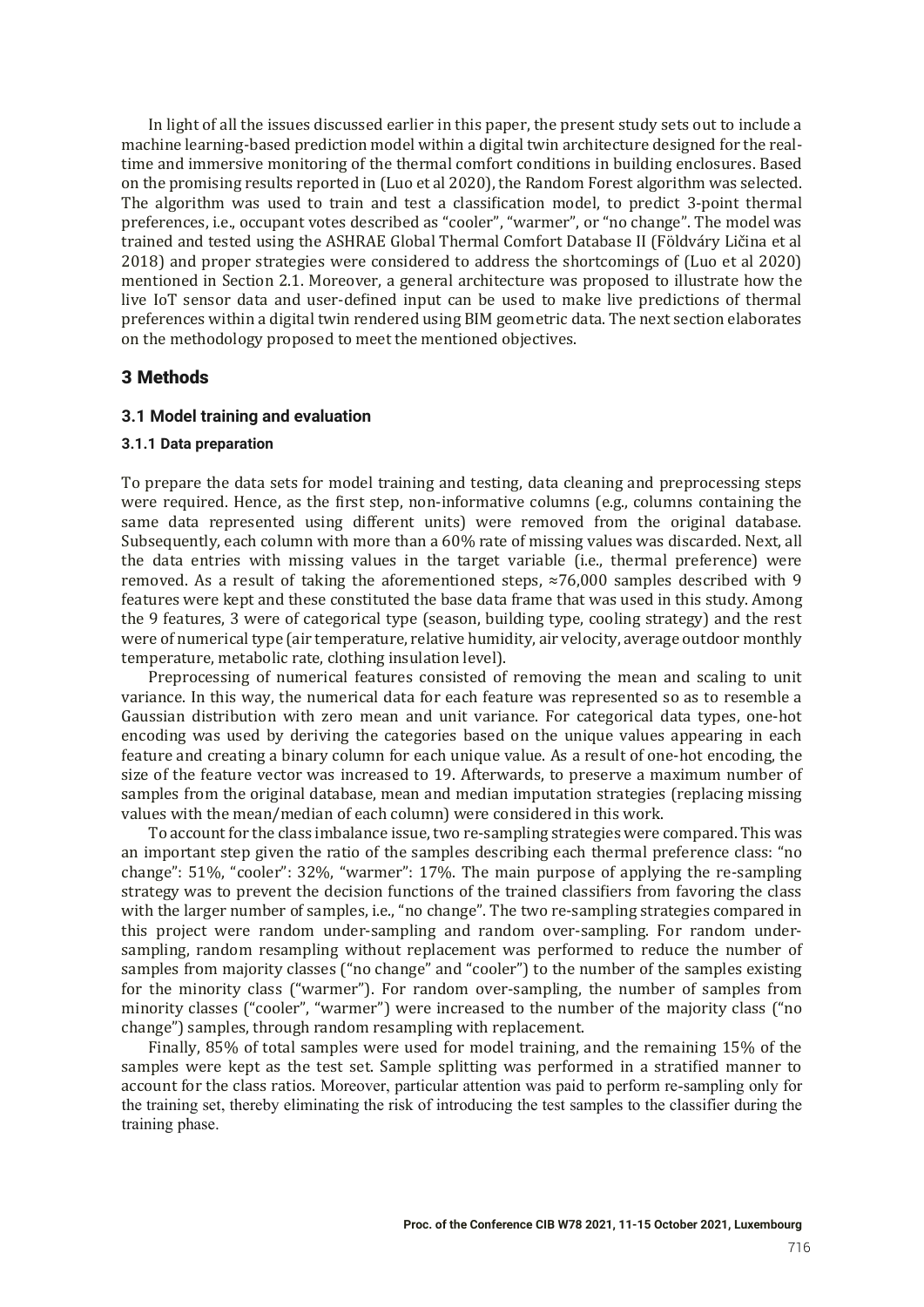#### **3.1.2 Model tuning and performance evaluation**

As mentioned previously, the Random Forest (Breiman 2001) algorithm is used in this work for the purpose of training the thermal preference prediction model. The Random Forest model was developed as an ensemble of Decision Tree classifiers that were trained via the bootstrap aggregating (bagging) method. In particular, every classification tree in the ensemble was trained using different random subsets of the training set when sampling was performed with replacement, i.e., bagging. To avoid overfitting the training data, tuning of hyper-parameters was performed to restrict the decision trees used in the Random Forest classifier from adapting themselves to the training data. For this purpose, a grid search implementation was used to search the pre-defined hyper-parameter space for the best cross-validation score. The search space considered in this project for the Random Forest hyper-parameters is described in Table 1.

|  | Table 1. Hyper-parameter search space considered for the Random Forest classifier |
|--|-----------------------------------------------------------------------------------|
|--|-----------------------------------------------------------------------------------|

| Hyper-parameter description                                  | Search space           |
|--------------------------------------------------------------|------------------------|
| Number of classification trees used as base estimators       | [200, 500, 1000, 2000] |
| Maximum depth of the trees                                   | [2, 6, 10, 15]         |
| Minimum number of samples required to split an internal node | [4, 8, 12]             |
| Minimum number of samples required to be at a leaf node      | [2, 6, 10]             |

The scoring strategy considered for the cross-validation was based on "balanced accuracy" scores. The balanced accuracy metric was used since it can specifically account for the class imbalance issue by avoiding overstated performance measurements on the imbalanced data sets. The balanced accuracy scores were obtained by calculating the macro-average of recall scores ȋratio of true positive predictions over the sum of the true positive and false negative predictionsȌ per class, i.e., calculating mean of the recall scores by giving equal weight to each class.

Finally, to evaluate the quality of the predictions made by the optimal trained classifier, the test dataset was introduced to the model to predict the labels for unseen instances. Afterwards, the corresponding confusion matrix was plotted by comparing the predicted labels against the true labels. Next, regular and balanced accuracy metrics were used to quantitatively summarize the prediction performance of the model.

# **3.2 System architecture**

Figure 1 shows how the trained thermal preference prediction model can be included within a digital twin architecture, in the form of a web service.



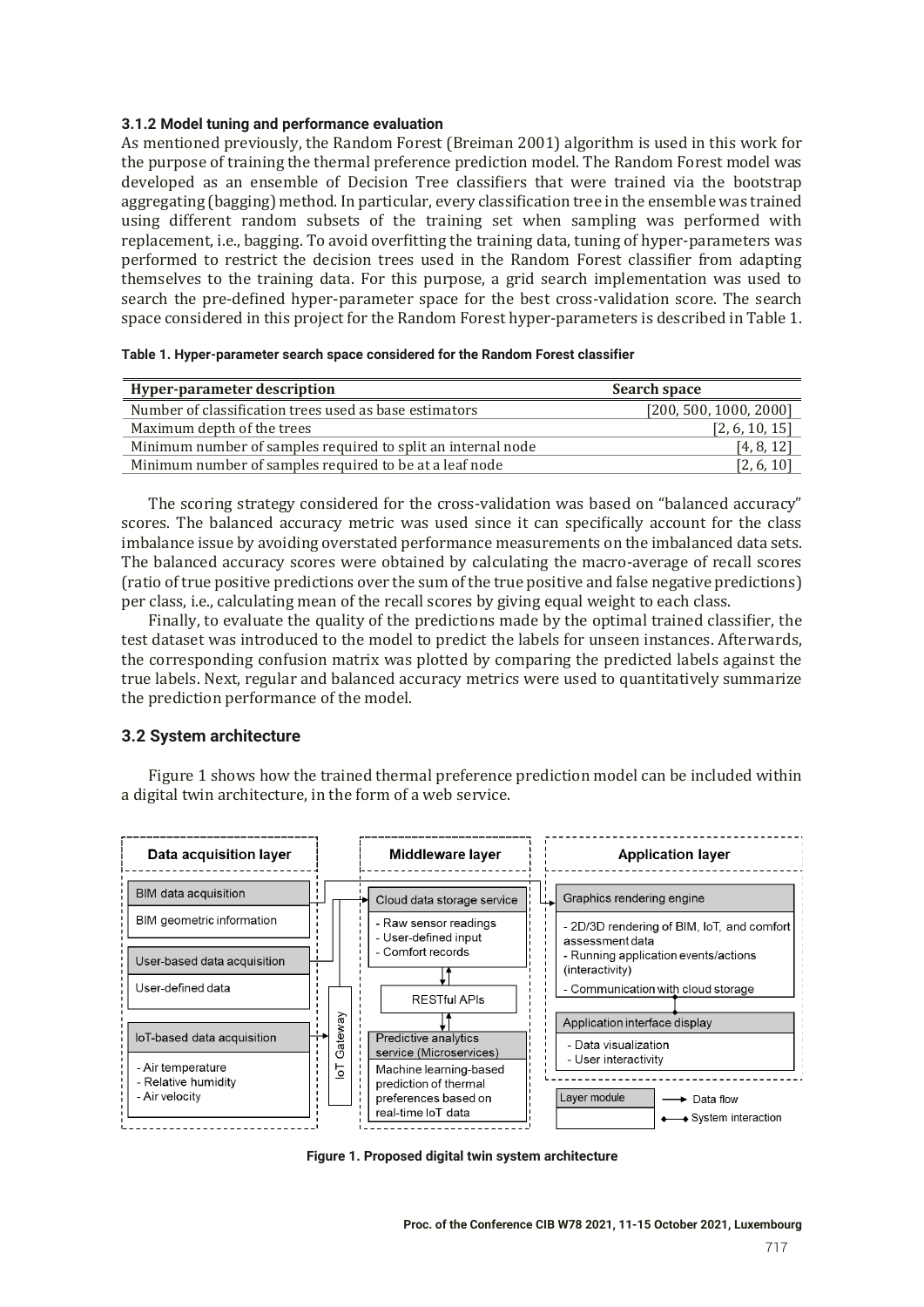A detailed explanation of the various functionalities that can be delivered by the modules included in the three layers depicted in Figure 1 can be found in (Shahinmoghadam et al., 2021). Regarding the new adaptation, i.e., integrating the "trained model" module within the previously proposed digital twin architecture, a service-oriented architecture has been considered for the sake of model deployment. In particular, subsequent to training and testing the thermal preference prediction model, it is deployed on a cloud server and the prediction functionality is requested through a web API. HTTP requests containing live IoT readings and user input data are sent to initiate the prediction function of the model deployed on the cloud server, and the prediction results are returned in the form of HTTP responses. The prediction results are then stored in the cloud to be accessed via the application layer.

#### 4 Results and discussion

Once the preprocessing steps described in Section 3.1.1 were completed, a basic Random Forest classifier, i.e., a model with 100 trees with no parameter tuning, was used to compare the effectiveness of the two imputation strategies through a 5-fold cross-validation process. The cross-validated balanced accuracy scores obtained for the mean and median strategies were 52.23% and 52.21%, respectively. Since the mean strategy, yielded (very slightly) better results, all numerical missing values were imputed with the mean value of the corresponding columns.

Subsequently, the random over-sampling and under-sampling strategies were compared using the same basic Random Forest classifier and with reference to the 5-fold cross-validated balanced accuracy scores. The corresponding scores are shown in Figure 2.





As Figure 2 shows, although the balanced accuracy scores were improved after applying both re-sampling strategies, the over-sampling method yielded better results. However, it should be noted that the scores shown in Figure 2 represent the cross-validated scores, which are expected to be higher than the actual score of each model. Moreover, the 80.2% score for the over-sampling strategy should not be considered as a significant improvement at this step because the oversampled instances in the validation folds might have been seen by the model from the training folds. However, it is safe to say that the obtained scores can be used to compare the relative effectiveness of the two strategies.

To identify the optimal hyper-parameters of the Random Forest classifier, the parameter space described in Table 1 was searched by considering all possible combinations. This was done by performing a 5-fold cross validation and calculating the balanced accuracy scores for each prospective model. The best score was obtained using 2000 decision trees, and for each tree, the maximum depth, minimum number of samples to split at internal nodes, and minimum number of samples to be used at a leaf node, were 15, 8, and 2, respectively.

After identifying the optimal hyper-parameters to be used in the Random Forest algorithm, the final classification model was developed using the training set. Subsequently, the test set was introduced to the trained model to evaluate the quality of its predictions for unseen data. To highlight the effect of the re-sampling strategy, another Random Forest classifier was trained and tested with original data. The resulting confusion matrices are shown in Figure 3.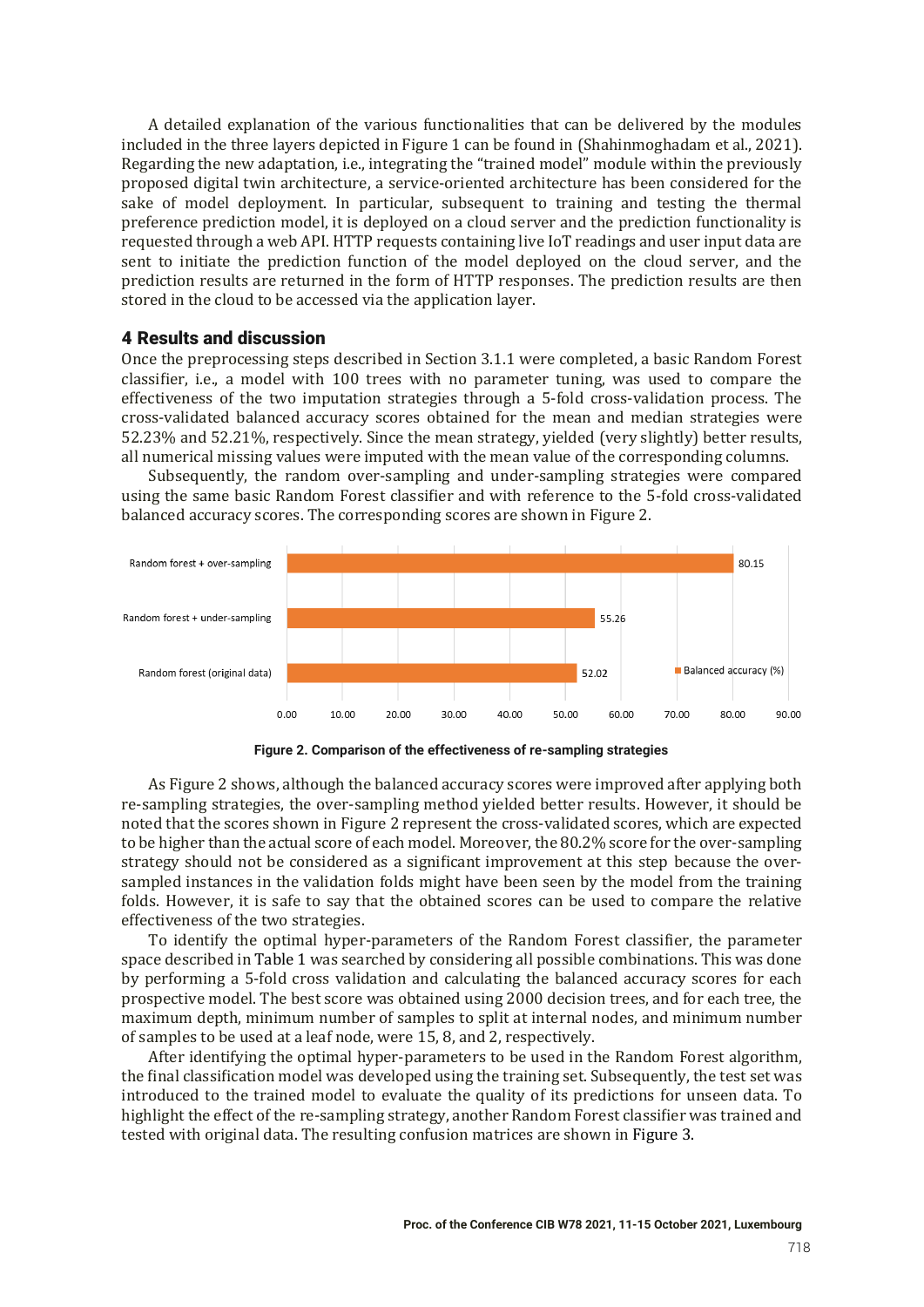As can be seen in Figure 3a, when no remedy was applied to account for the problem of class imbalance, the obtained decision function favored the majority class (i.e., 'no change'). The corresponding confusion matrix shows that in 1346 and 1809 cases, the 'warmer' and 'cooler' preferences were confused, respectively, with the majority class ('no change'). However, by applying the over-sampling strategy and training the model with balanced data, the number of true positive predictions were significantly increased for 'warmer' and 'cooler' classes. Moreover, the false negative predictions dropped from  $1480$   $(1346+134)$  to  $733$   $(504+229)$  for 'warmer' class, and from 1849 (1809+40) to 1341 (874+467) for 'cooler' class.





(a) Random Forest classifier trained with original data (b) Random Forest classifier trained with over-sampled data

**Figure 3. Confusion matrices obtained by testing the trained Random Forest classifiers**

Figure 4 illustrates in greater detail the quality of the predictions obtained from the models trained with original and over-sampled data, as well as the importance of choosing proper evaluation metrics, the models' prediction performance measurements with reference to accuracy and balanced accuracy metrics. As the figure shows, when the classifier was trained with over-sampled data, the model's prediction performance improved in terms of balanced accuracy score. The accuracy scores represented in Figure 4 are discussed below.



**Figure 4. Summary of prediction performance measurements**

Regarding the 66.3% accuracy score for 3-point thermal preference votes reported in (Luo et al 2020), two critical issues can be raised here:

First, in that study, the predictions were evaluated based on regular accuracy scores. However, as mentioned previously, accuracy scores can overstate the prediction performance when working with imbalance data sets. In this respect, an important observation can be derived from Figure 4: performance evaluation based on accuracy scores can be considerably misleading for the problem at hand. As the figure shows, when no remedial action was taken to account for class imbalance, the Random Forest model yielded a 62.4% accuracy score, while the model's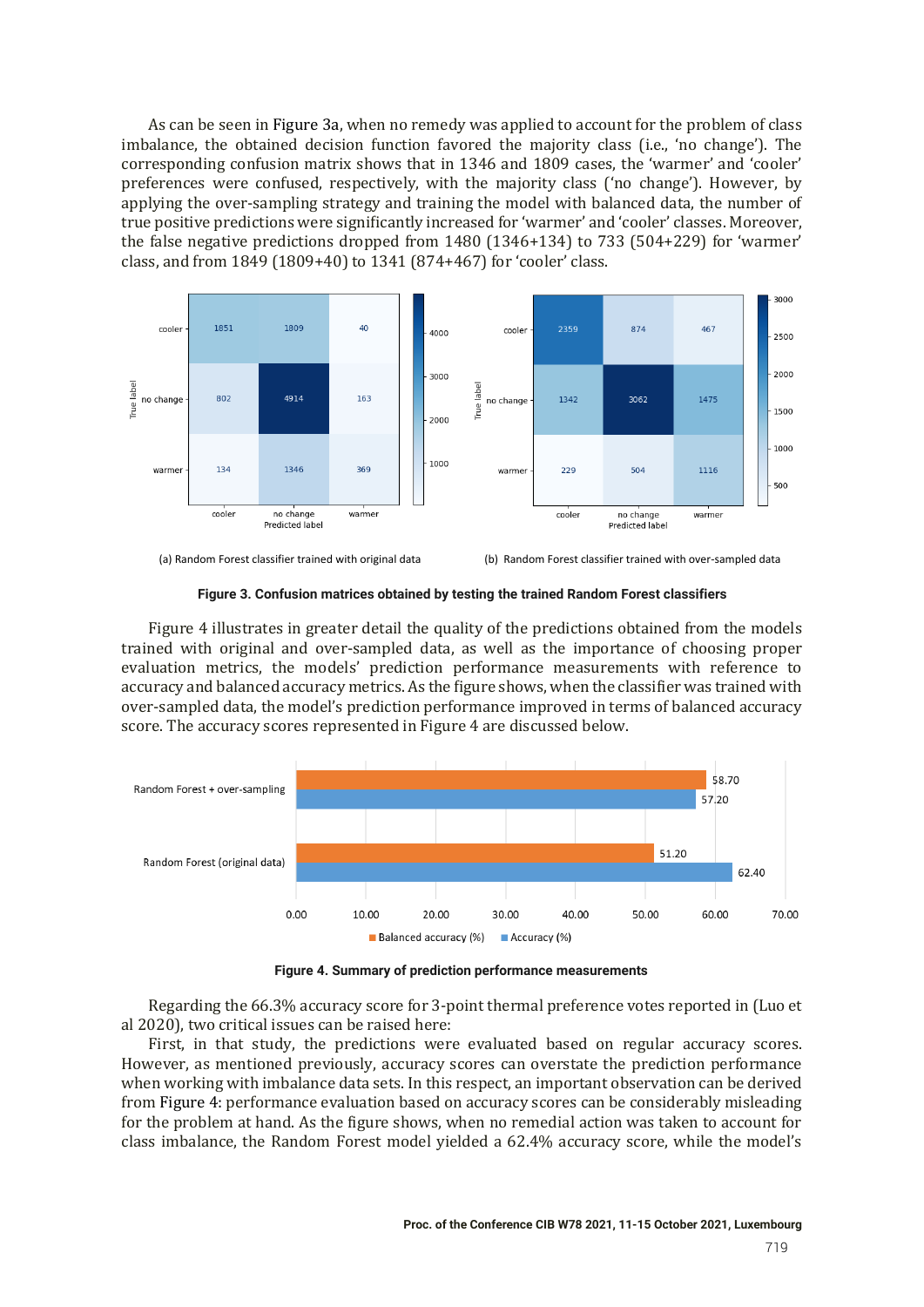balanced accuracy score was 51.2%, which is lower than the balanced accuracy score for the model trained with re-sampled data.

Second, it should be noted that the total number of samples used in this project was approximately 7 times larger than that used in (Luo et al 2020). The larger dataset used in the present work was obtained by imputing the missing values, as opposed to Luo et al.'s method that discarded samples with missing values even for a single feature. Hence, it can be concluded that the model's performance results reported here are more robust in comparison, as a larger number of test samples were used in this project to evaluate the generalization capability of the trained classifier.

As for discussing the results obtained regarding the machine learning-based prediction model, it should be noted that to select the best model parameters, the criteria used for calculating the cost of the errors should be defined beforehand. The criteria should then be used to smooth the decision function of the model (through parameter tuning). In this way, the cost of the wrong predictions made by the trained model can be minimized. In other words, it should first be defined whether the priority is given to the thermal comfort of the occupants or to other factors such as energy preservation.

Finally, although validation of the trained model against the ground truth data from the used database yielded promising results, the full implementation of the digital twin system depicted in Figure 1 and validation of its overall effectiveness is beyond the scope of the present work. However, an overview of the implementation and validation processes is given as follows. With the trained and tested prediction model at hand, live predictions can be made by deploying the trained model on a cloud server and making its prediction functionality available on the web through a designated API (deploying the developed prediction model as a microservice). For each prediction to be made by the trained model, nine feature values are required as input to the prediction function. Among these features, the values for season, building type, cooling strategy, clothing insulation level, and metabolic rate, can be defined in advance by the end-user using the main interface. Values regarding the average air temperature, relative humidity, and air velocity in the building spaces can be provided through web requests sent from the game engine development environment to the cloud storage module, which contains the most recent IoT sensor readings. As the nine feature values are provided within the game engine environment, web requests containing all the input values will be sent to the cloud server on which the thermal preference prediction model has been deployed, to initiate the prediction function. Finally, the server responses containing the corresponding predicted thermal preferences will be received in the game engine environment. To validate the overall effectiveness of the system, an experimental evaluation should be conducted by involving a diverse group of experts and asking their opinions with regards to the completeness, consistency, and usability of the proposed system.

# 5 Conclusion

This study investigated a machine learning-based thermal preference prediction model to be included within the architecture of a digital twin system. The digital twin uses BIM and IoT data to provide a real-time and immersive assessment of the thermal comfort conditions in building spaces. Using a large public database, an ensemble learning method (Random Forest) was used to train a model capable of predicting building occupant thermal preferences in a 3-point scale (warmer, cooler, no change). The study of (Luo et al 2020) was considered as a base reference to discuss the obtained results.

In a broader context, the study showed how extracting hidden patterns from accumulated operational data and updating the digital twin's knowledge base with the newly discovered patterns can enable a building digital twin to continuously evolve. The study proposed a general architecture and implementation scheme to integrate the developed data-driven thermal preference prediction model to a digital twin application, which makes use of BIM and live IoT data for thermal environment monitoring and immersive visualization purposes. In future work, the authors will investigate a full implementation of the system and validate the overall effectiveness of the proposed digital twin architecture.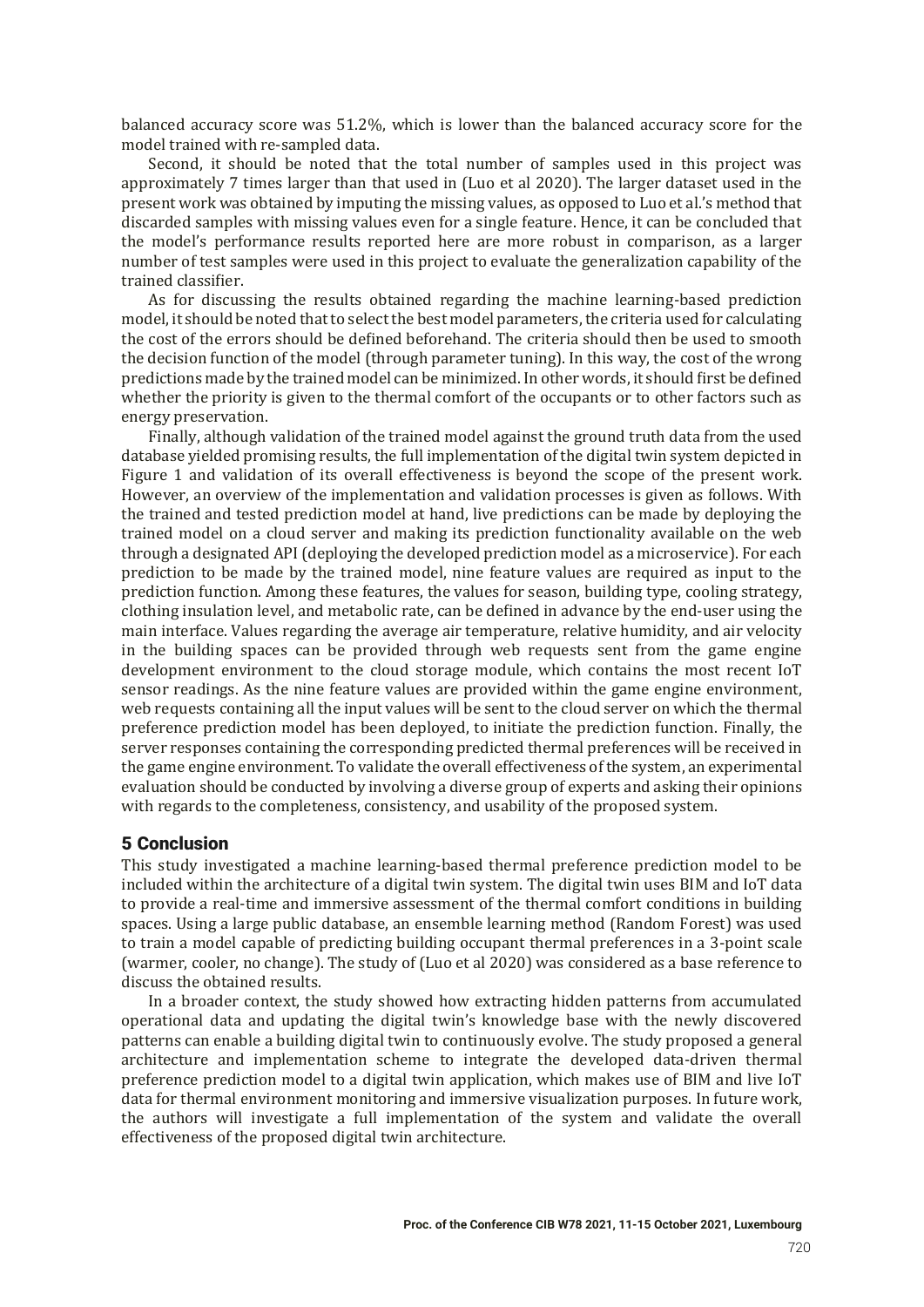#### References

- Alizadeh, M & Sadrameli, SM 2018, 'Numerical modeling and optimization of thermal comfort in building: Central composite design and CFD simulation', *Energy and Buildings*, vol. 164, pp. 187–202.
- ANSI/ASHRAE 2017, 'Standard 55-2017 Thermal Environmental Conditions for Human Occupancy', *American Society of Heating, Refrigerating and Air Conditioning Engineers: Atlanta, GA, USA.*
- Breiman, L 2001, 'Random Forests', *Machine Learning*, vol. 45, no. 1, pp. 5-32.
- Chang, KM, Dzeng, RJ & Wu, YJ 2018, 'An automated IoT visualization BIM platform for decision support in facilities management', *Applied Sciences*, vol. 8, no. 7, p. 1086.
- Chen, Z, Xin, J & Liu, P 2020, 'Air quality and thermal comfort analysis of kitchen environment with CFD simulation and experimental calibration', *Building and Environment*, vol. 172, p. 106691.
- Chiang, W-H, Wang, C-Y & Huang, J-S 2012, 'Evaluation of cooling ceiling and mechanical ventilation systems on thermal comfort using CFD study in an office for subtropical region', *Building and Environment, vol.* 48, pp. 113-127.
- Dai, C, Zhang, H, Arens, E & Lian, Z 2017, 'Machine learning approaches to predict thermal demands using skin temperatures: Steady-state conditions', *Building and Environment*, vol. 114, pp. 1–10.
- De Dear, R & Brager, GS 1998, 'Developing an adaptive model of thermal comfort and preference',.
- Fanger, PO 1970, *Thermal comfort: Analysis and applications in environmental engineering*, McGraw-Hill, New York.
- Feng, Z, González, VA, Amor, R, Spearpoint, M, Thomas, J, Sacks, R, Lovreglio, R & Cabrera-Guerrero, G 2020, 'An immersive virtual reality serious game to enhance earthquake behavioral responses and postearthquake evacuation preparedness in buildings', *Advanced Engineering Informatics*, vol. 45, p. 101118.
- Földváry Ličina, V, Cheung, T, Zhang, H, de Dear, R, Parkinson, T, Arens, E, Chun, C, Schiavon, S, Luo, M, Brager, G, Li, P, Kaam, S, Adebamowo, MA, Andamon, MM, Babich, F, Bouden, C, Bukovianska, H, Candido, C, Cao, B, Carlucci, S, Cheong, DKW, Choi, J-H, Cook, M, Cropper, P, Deuble, M, Heidari, S, Indraganti, M, Jin, Q, Kim, H, Kim, J, Konis, K, Singh, MK, Kwok, A, Lamberts, R, Loveday, D, Langevin, J, Manu, S, Moosmann, C, Nicol, F, Ooka, R, Oseland, NA, Pagliano, L, Petráš, D, Rawal, R, Romero, R, Rijal, HB, Sekhar, C, Schweiker, M, Tartarini, F, Tanabe, S, Tham, KW, Teli, D, Toftum, J, Toledo, L, Tsuzuki, K, De Vecchi, R, Wagner, A, Wang, Z, Wallbaum, H, Webb, L, Yang, L, Zhu, Y, Zhai, Y, Zhang, Y & Zhou, X 2018, 'Development of the ASHRAE Global Thermal Comfort Database II', *Building and Environment.* vol. 142, pp. 502-512.
- Fukuda, T, Yokoi, K, Yabuki, N & Motamedi, A 2019, 'An indoor thermal environment design system for renovation using augmented reality', *Journal of Computational Design and Engineering*, vol. 6, no. 2, pp. 179-188.
- Grondzik, WT & Kwok, AG 2015, *Mechanical and Electrical Equipment for Buildings*, Wiley & Sons, New Jersey.
- Hosokawa, M, Fukuda, T, Yabuki, N, Michikawa, T & Motamedi, A 2016, 'Integrating CFD and VR for indoor thermal environment design feedback', in *CAADRIA 2016, 21st International Conference on Computer-*Aided Architectural Design Research in Asia - Living Systems and Micro-Utopias: Towards Continuous *Designing*, Hong Kong, pp. 663-672.
- ISO 7730 2005, *Ergonomics of the thermal environment Analytical determination and interpretation of hermal comfort using calculation of the PMV and PPD indices and local thermal comfort criteria,* British Standards Institution, Geneva, Swizerland.
- Kang, TW & Hong, CH 2015, 'A study on software architecture for effective BIM/GIS-based facility management data integration', *Automation in Construction*, vol. 54, pp. 25-38.
- Kim, J, Zhou, Y, Schiavon, S, Raftery, P & Brager, G 2018, 'Personal comfort models: Predicting individuals' thermal preference using occupant heating and cooling behavior and machine learning', *Building and Environment, vol.* 129, pp. 96-106.
- Li, D, Menassa, CC & Kamat, VR 2018, 'Non-intrusive interpretation of human thermal comfort through analysis of facial infrared thermography', *Energy and Buildings*, vol. 176, pp. 246-261.
- Luo, M, Xie, J, Yan, Y, Ke, Z, Yu, P, Wang, Z & Zhang, J 2020, 'Comparing machine learning algorithms in predicting thermal sensation using ASHRAE Comfort Database II', *Energy and Buildings*, vol. 210, p. 109776.
- Marzouk, M & Abdelaty, A 2014, 'Monitoring thermal comfort in subways using building information modeling', *Energy and Buildings*, vol. 84, pp. 252-257.
- Motamedi, A, Hammad, A & Asen, Y 2014, 'Knowledge-assisted BIM-based visual analytics for failure root cause detection in facilities management', Automation in Construction, vol. 43, pp. 73-83.
- Motamedi, A & Shahinmoghadam, M 2021, 'BIM-IoT-integrated Architectures as the Backbone of Cognitive Buildings: Current State and Future Directions', CRC Press, pp. 45-68.